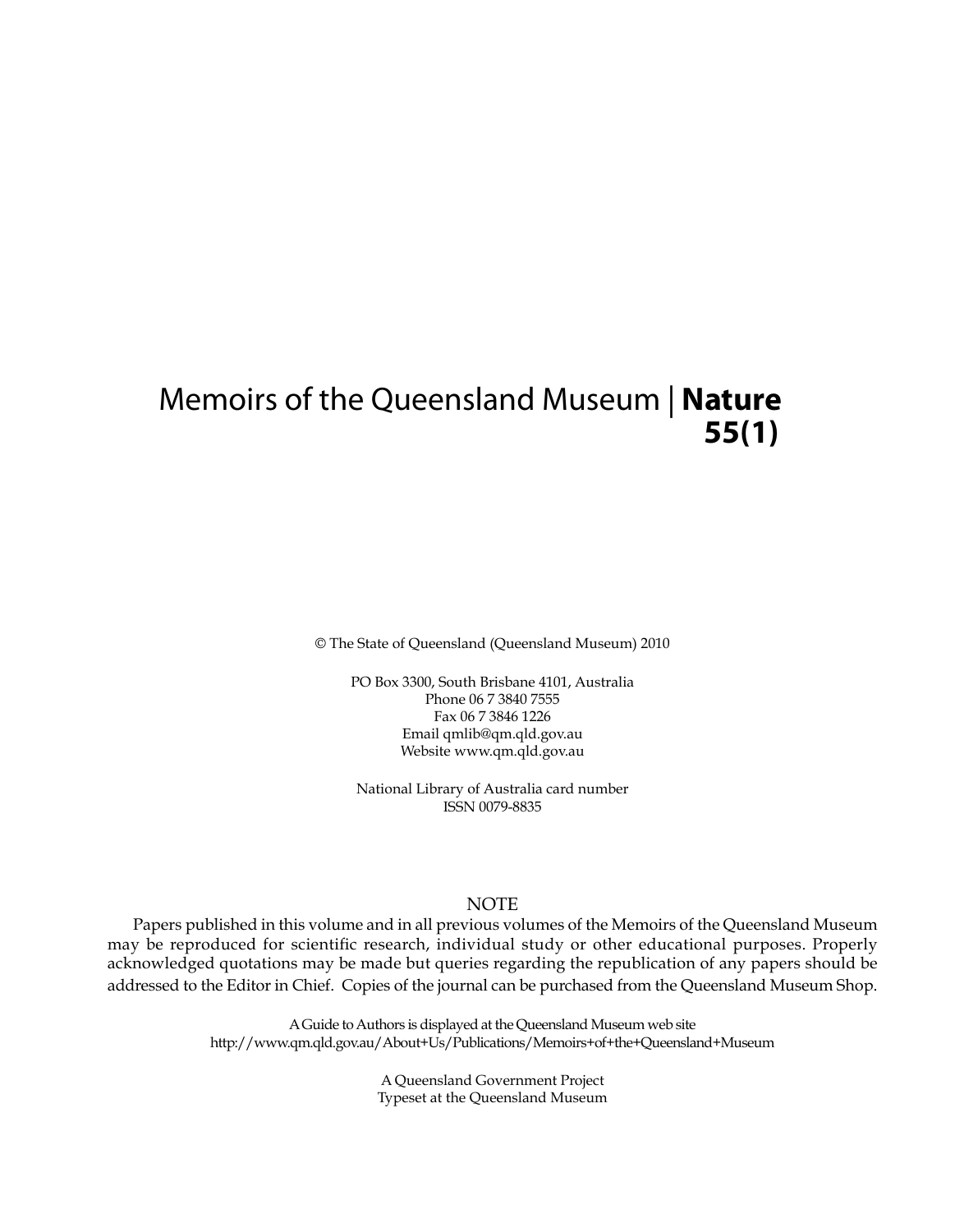# A technique for examination of diagnostic characters of penicillate millipedes

#### Megan SHORT

#### Cuong HUYNH

School of Life and Environmental Sciences, Deakin University, 221 Burwood Hwy, Burwood, VIC 3125, Australia. Email: mshort@deakin.edu.au

Citation: Short, M. & Huynh, C. 2010 03 15. A technique for examination of diagnostic characteristics of penicillate millipedes. *Memoirs of the Queensland Museum — Nature* 55(1): 231-234. Brisbane. ISSN 0079-8835. Accepted: 5 August 2009.

#### ABSTRACT

We describe a simple method for examination of penicillate millipedes. The internal tissues are dissolved and the stain Fast Green used to give excellent contrast for dissection and to provide clear visualisation of characters necessary for identification of both freshly collected and museum specimens. *Histology, Fast Green stain, Diplopoda, Penicillata, Polyxenida.*

Millipedes in the subclass Penicillata, order Polyxenida have been overlooked in the study of terrestrial invertebrate fauna in Australia. Penicillates are commonly known as bristly, dwarf or pincushion millipedes. They differ from other millipedes in that adults are less than 5 mm in length, the cuticle is unmineralised and the animals are covered in bristles or trichomes (Hopkin & Read 1992). Due to their small size and soft structure, penicillates need to be specially prepared for high-power microscopic examination in order to clearly view their diagnostic characters. Diagnostic features used include insertion patterns of the cephalic, tergal and caudal trichomes; number and nature of antennal and leg sensilla; details of the mouthparts (labrum and gnathochilarium); and number of ocelli (Nguyen Duy-Jacquemin 2006; Short & Huynh 2006). No information is available on histological techniques used to examine penicillates other than preparation of whole mounts. This paper describes the technique we have developed to make permanent mounts using the stain Fast Green, a stain more commonly used in botanical microscopy (Ruzin 1999) and illustrates a selection of the characters used in identification of genera and species. The method has been modified from that described by Upton (1991) for mounting small arthropods for microscopic examination.

## MATERIALS AND METHOD

Due to their small size penicillate millipedes are most commonly collected from bark and litter samples using Tullgren funnel extractions and stored in 70-80% ethanol. Selected specimens at least 2 mm in size are then prepared for microscopic examination as described below:

- 1. Removal and mounting of trichomes: This allows the clearest view of the pattern of trichome insertion points. Place a specimen in a drop of 100% isopropanol on a glass slide and remove trichomes with fine forceps and a microprobe. Gently disperse to separate them and after the isopropanol has evaporated cover the trichomes with a drop of DPX mounting medium and cover-slip.
- 2. Maceration and clearing: Body contents are digested while retaining details of the exoskeleton including sensory hairs and colxal gland openings. Place previously preserved

Memoirs of the Queensland Museum | Nature • 2010 • 55(1) • www.qm.qld.gov.au 231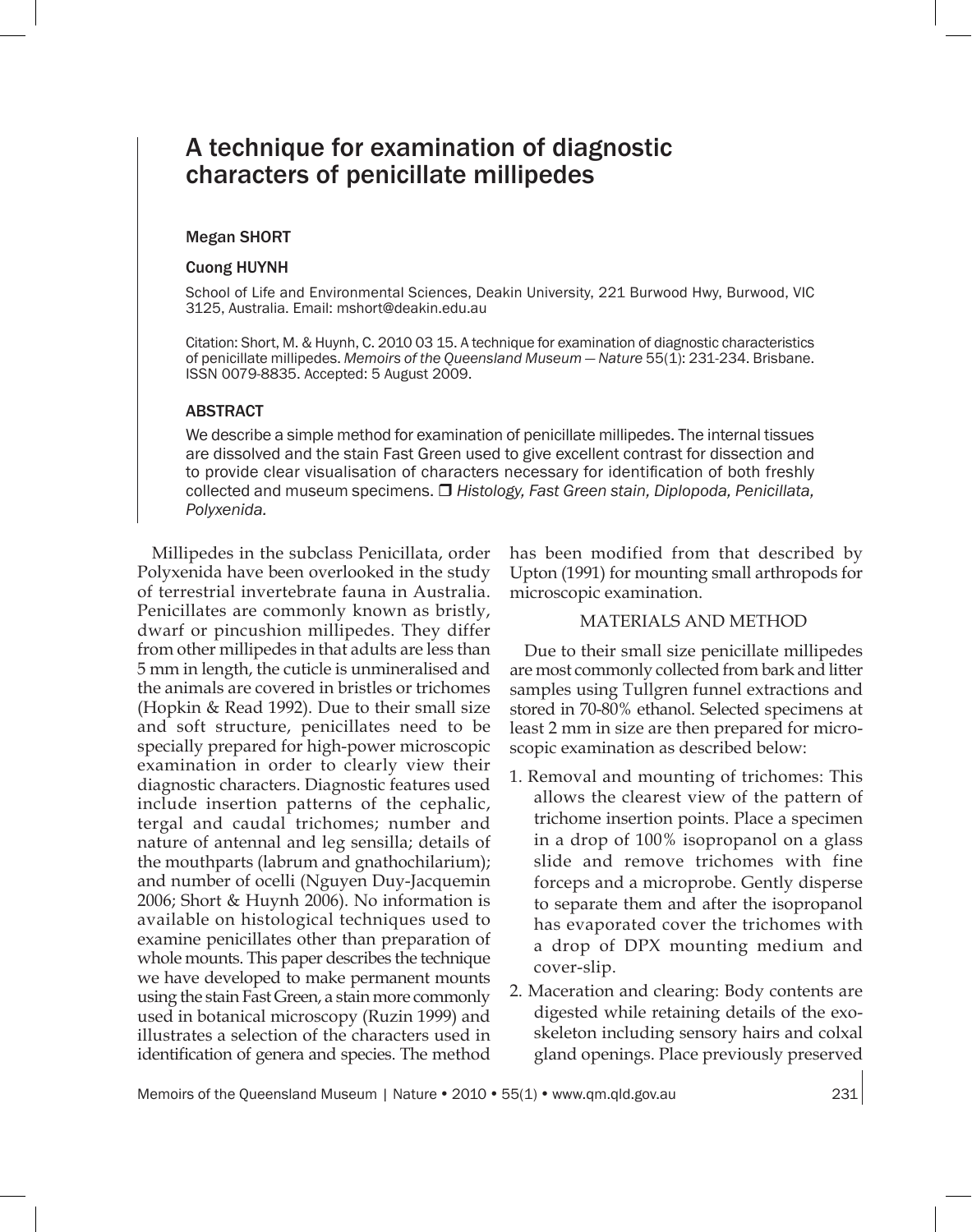Short & Huynh



FIG. 1. Technique for opening up exoskeleton of penicillate millipedes in order to remove contents and prepare exoskeleton for staining.

specimens in an Eppendorf tube with 15% potassium hydroxide and heat gently in a water-bath for 2 minutes at 80ºC followed by rinsing in distilled water. Damaged specimens or those preserved for many decades need just 1 minute in potassium hydroxide, while fresh specimens require a longer period of up to 12 hours immersion.

3. Dehydration and staining: Rinse the cleared specimen in water and then place into 20% acetic acid for 2 minutes to neutralise, followed by dehydration through a series of ethanol solutions from 70%, 80%, 90% to 100% (2 minutes per solution), followed by 2 minutes in 1% Fast Green in 100% ethanol. Return the specimen to 100% ethanol to remove excess stain.



FIG. 2. Exoskeleton of body (A) and head (B) after slide preparation showing both dorsal and ventral features. Scale bars = 500<sup>µ</sup>m.

- 4. Cleaning and dissection: The cleared and stained millipede is opened up using microprobes and micro-scissors in a series of steps as illustrated in Fig. 1, followed by removal of body contents. The Head is detached from the body. Removal of contents and opening out of the body and head are required to facilitate viewing of morphological characters of the exoskeleton.
- 5. Re-staining and mounting: Return the head and body to 1% Fast Green solution in 100% ethanol for 2 minutes followed by 100% isopropanol for 1 minute and finally into xylene for at least 1 minute. Specimens can be left in xylene until ready to mount. Mount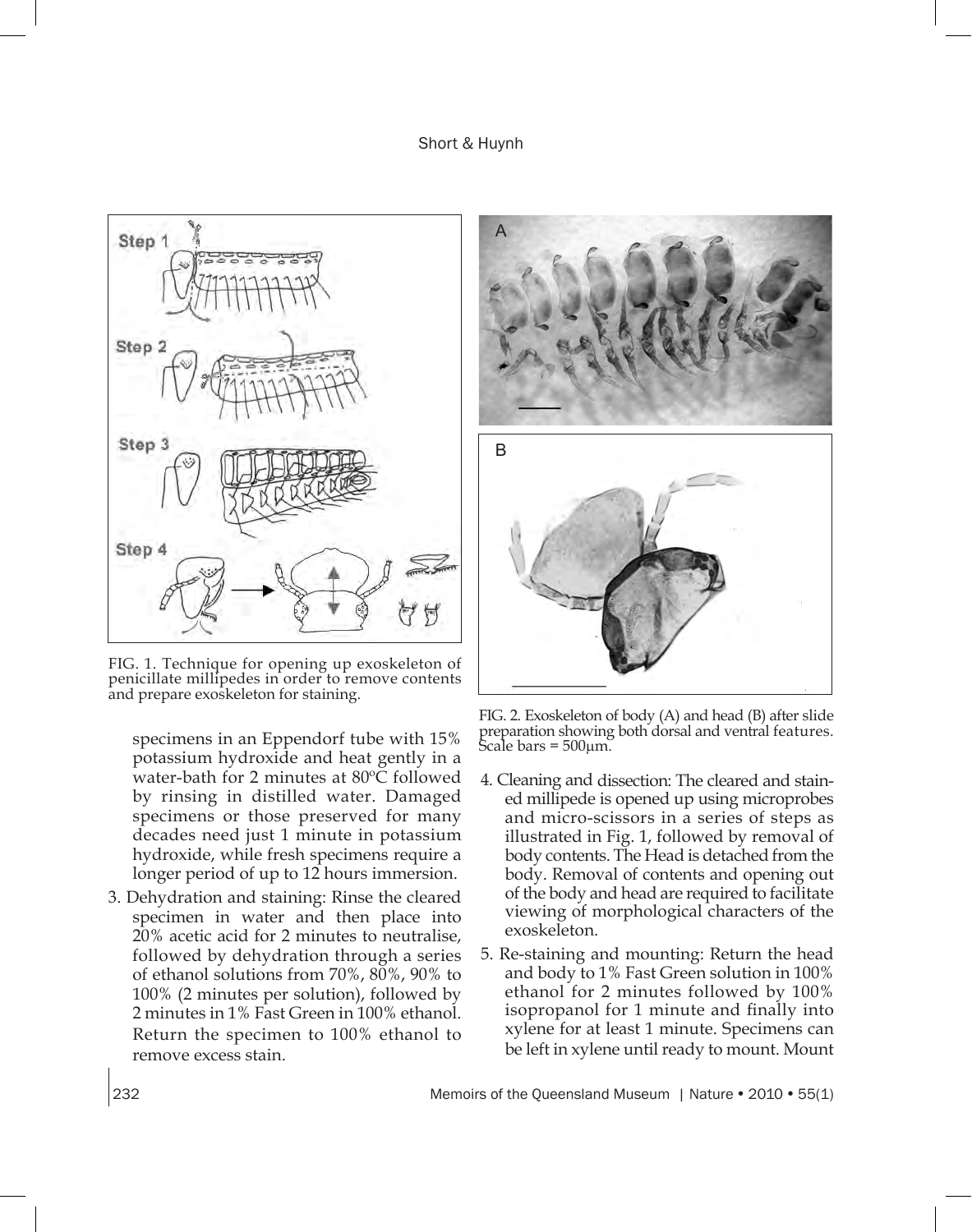

FIG. 3. Examples of diagnostic features visible after preparation and staining exoskeleton of *Unixenus mjoebergi* (Verhoeff) with Fast Green. A, eye showing ocelli; B, gnathochilarium showing palpi sensilla; C, pattern of trichome insertion points on right half of<br>third tergite; D, sensilla on 6<sup>th</sup> antennal article. Scale  $bars = 50 \mu m$ .



the head and body separately in a drop of xylene on a glass slide followed by a drop of mounting medium DPX. DPX is preferred as it dries faster than Canada Balsam or Euparal. When mounting the head, tease apart the antennae and mouthparts with microprobes so that all relevant diagnostic features are clearly visible. When mounting the body, arrange the split body so that both dorsal and ventral surfaces are in the same plane for ease of viewing.

Images were taken using a Nikon Coolpix 4500 digital camera with an Olympus Vanox compound microscope.

# RESULTS AND DISCUSSION

The body and head after preparation and staining are illustrated in Fig. 2. Having a permanent preparation of both dorsal and ventral features in the one field of view, enables efficient examination and documentation of diagnostic

Memoirs of the Queensland Museum | Nature • 2010 • 55(1) 233 233